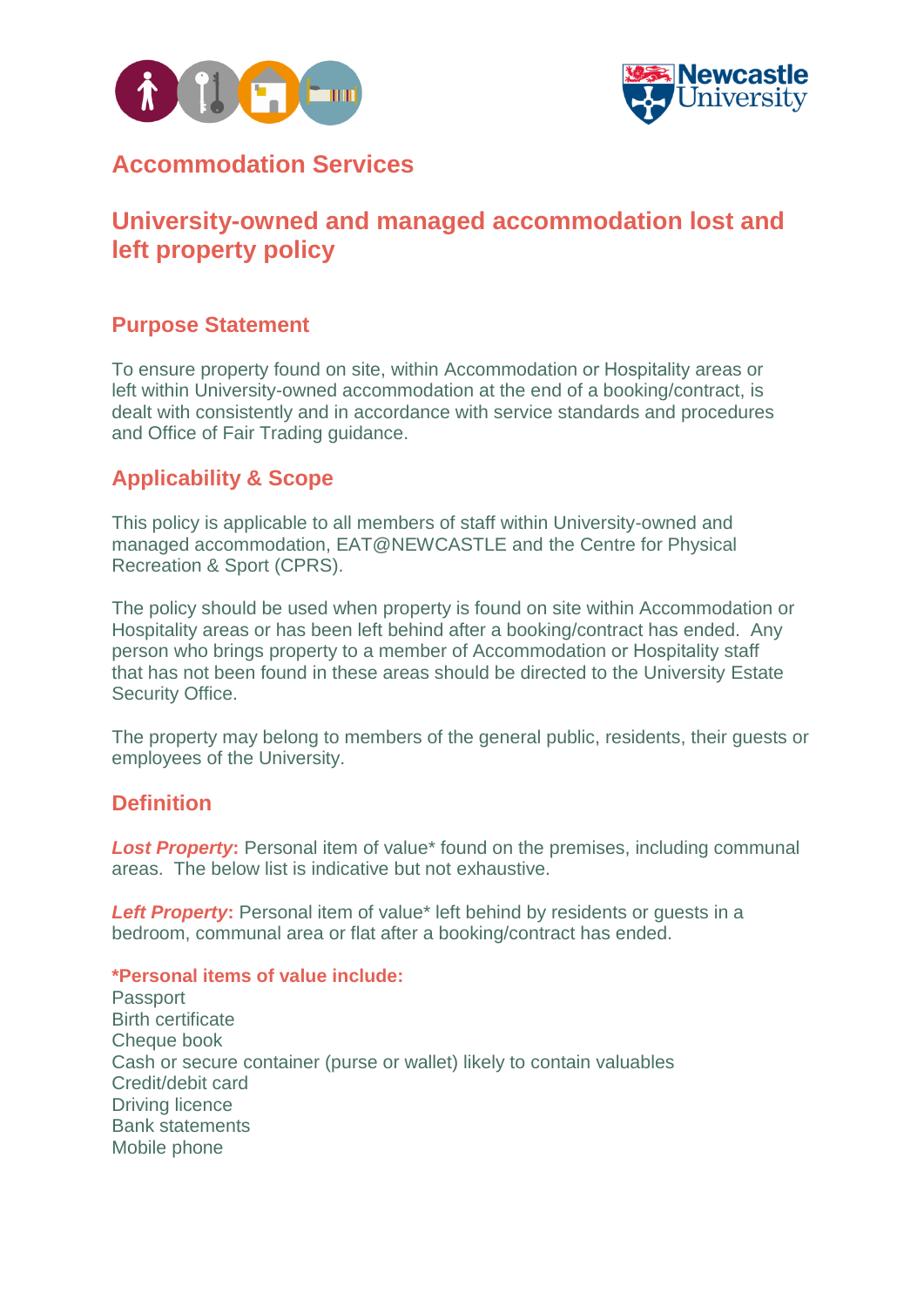



#### **Procedure for Accommodation Employees**

#### **Our Responsibilities**

During induction members of staff are instructed **not to** remove from site anything which they find in an empty room, communal area or flat (even if they have the resident's consent). Staff will be subject to University Disciplinary Procedures should they choose to ignore this directive.

**Lost Property:** All lost and left items of value<sup>\*</sup> will be retained for 28 days. After this time any items not collected will be disposed of.

All staff have a responsibility to hand into their Reception, any personal item of value\* which they find in the accommodation. Customer Services team members at Receptions are responsible for keeping a log of lost and left property found and to make every effort to trace the owner (usually via Kinetics). Any personal item of value\* found will be placed in the safe or a secure storage area to await collection (maximum 28 days).

**Left Property:** Residents are responsible for clearing all personal belongings from the accommodation before returning room keys to Reception.

Service staff who find a personal item of value\* when cleaning accommodation after a booking/contract has ended, have a responsibility to immediately notify the Assistant Residences Manager or Residences Team Leader so that the item can be logged and stored in a safe or secure storage area.

The Assistant Residences Manager or Residences Team Leader, via Reception will request Customers Services to contact the resident using the email contact details held on Kinetics. The email will advise that a personal item of value\* has been found. Until the property is collected, it will be kept in a safe or secure storage area. The Office of Fair Trading have advised that all items of value\* must be kept for 28 days before discarding.

#### **Claiming your property**

Any person reclaiming an item of property must be asked to give a blind description of the item (a description without seeing the item). Once the member of staff is satisfied that their description matches that of an item in found property they should then show them the item and ask them to verify that it is their property.

#### **Unclaimed property**

**Unclaimed personal items of value:** Any money found on site, not claimed will be donated to nominated charities and any container discarded. The name of the charity and member of staff who donated the money will be recorded in the log book with a receipt if possible.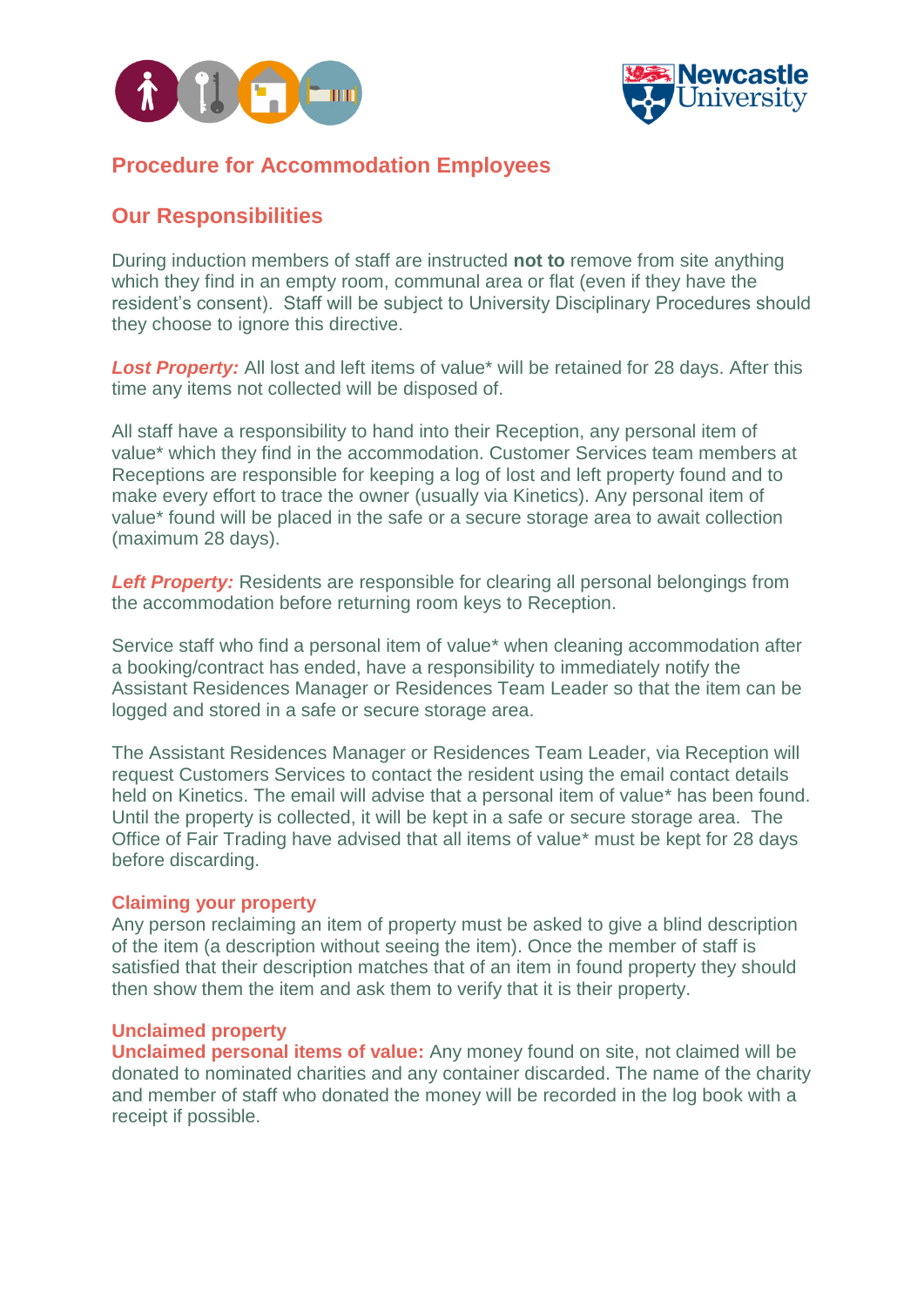



- Credit/debit card contact appropriate bank and follow their instructions
- University I.D. return to Robinson Library
- Personal papers shred
- Mobile phone resident/guest will be contacted and asked to collect

**Unclaimed minor items:** Property left behind after a booking/contract has ended, which does not fit the category of 'Personal items of value\*', eg clothing, shoes, CD's, DVD's or books will be donated to local charities or where possible recycled. Open foodstuffs, alcohol, toiletries, consumables, soiled bedding and pharmaceuticals will be disposed of.

**Exceptions:** Property which cannot be given to charities or recycled (eg televisions, fridges and freezers) and where there is a charge for disposal, the Assistant Residences Manager or Residences Team Leader may recover the cost of disposal, plus the University's standard administration charge, from the residents/guests who left the property.

### **Procedure for EAT@NEWCASTLE Employees**

All property found in any EAT@NEWCASTLE unit will be recorded in the log book and kept in the unit location for 24 hours. Any personal item of value\* found will be placed in the safe or a secure storage area. If contact details are with the item, the member of staff must inform their line manager who will contact the individual by email where possible and advise that the property has been received. In the event that no email address is available, all other avenues are to be explored in order to notify the owner

After 24 hours the item will be handed to the Administrative Office who will log and store the item for a maximum of 28 days, during which time efforts will be made to trace the owner.

Any person reclaiming an item of found property must be asked to give a blind description of the item (a description without seeing the item). Once the member of staff is satisfied that their description matches that of an item in found property they should then show them the item and ask them to verify that it is their property.

**Unclaimed personal items of value:** Any money found on site, not claimed, will be donated to nominated charities and any container discarded. The name of the charity and member of staff who donated the money will be recorded in the log book with a receipt if possible.

- Credit/debit card contact appropriate bank and follow their instructions
- University I.D. return to Robinson Library
- Personal papers shred
- Mobile phone owner will be contacted and asked to collect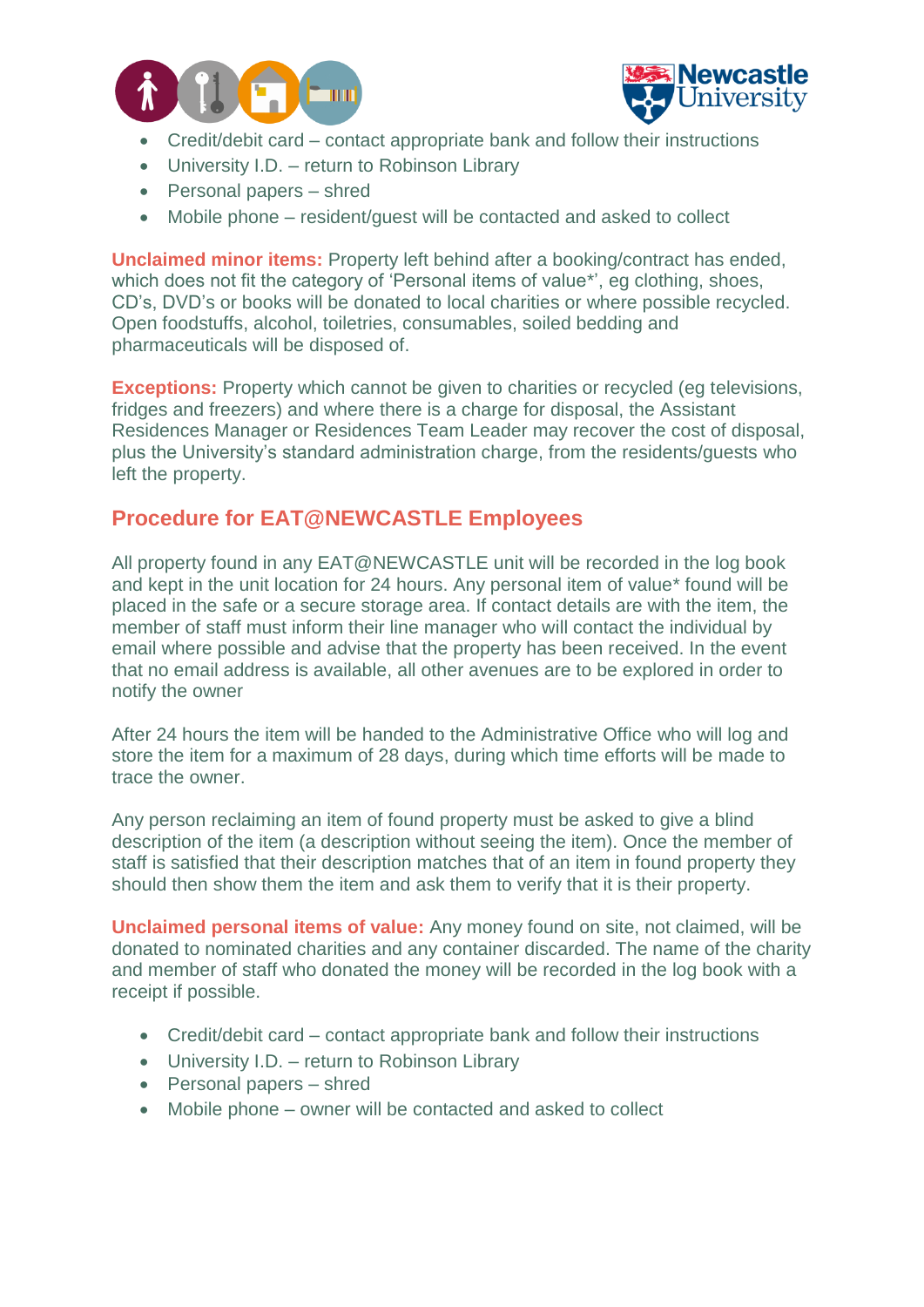



**Unclaimed minor items:** Items which do not fit the category of 'personal items of value', eg clothing, shoes, CD's, DVD's or books, will be donated to local charities or where possible recycled. Open foodstuffs, alcohol, toiletries, consumables and pharmaceuticals will be disposed of.

## **Procedure for CPRS Employees**

Any item handed into or found by a member of staff must be put in the correctly dated drawer located at main reception and recorded in the log book. All items will be stored in the filing cabinet in main reception in the appropriate drawer designated for each specific week (eg 1st – 8th, 9th – 16th). Any personal item of value\* found will be placed in the safe or a secure storage area.

If contact details are with the item, the member of staff must contact the owner by email where possible and advise that the property has been found. In the event that no email address is available, all other avenues are to be explored in order to notify the owner.

All items, with the exception of unhygienic items, will then be stored for a maximum of 28 days, during which time efforts will be made to trace the owner.

Any person reclaiming an item of found property must be asked to give a blind description of the item (a description without seeing the item). Once the member of staff is satisfied that their description matches that of an item in found property they should then show them the item and ask them to verify that it is their property.

**Unclaimed personal items of value:** Any money found on site, not claimed, will be donated to nominated charities and any container discarded. The name of charity and member of staff who donated the money will be recorded in the log book with a receipt if possible.

- Credit/debit card contact appropriate bank and follow their instructions
- University I.D. return to Robinson Library
- Personal papers shred
- Mobile phone owner will be contacted and asked to collect

**Unclaimed minor items:** Items which do not fit the category of 'Personal items of value\*' or unhygienic items, eg clothing, shoes, CD's, DVD's or books, will be donated to local charities or where possible recycled. Open foodstuffs, alcohol, toiletries, consumables and pharmaceuticals will be disposed of.

Unhygienic items will be disposed of immediately (unless the person has contacted a member of staff to say they will be coming to collect the item). This includes towels, underwear etc.

**Unclaimed valuable items:** Any money found on site, not claimed, will be donated to nominated charities and any container discarded. The name of charity and